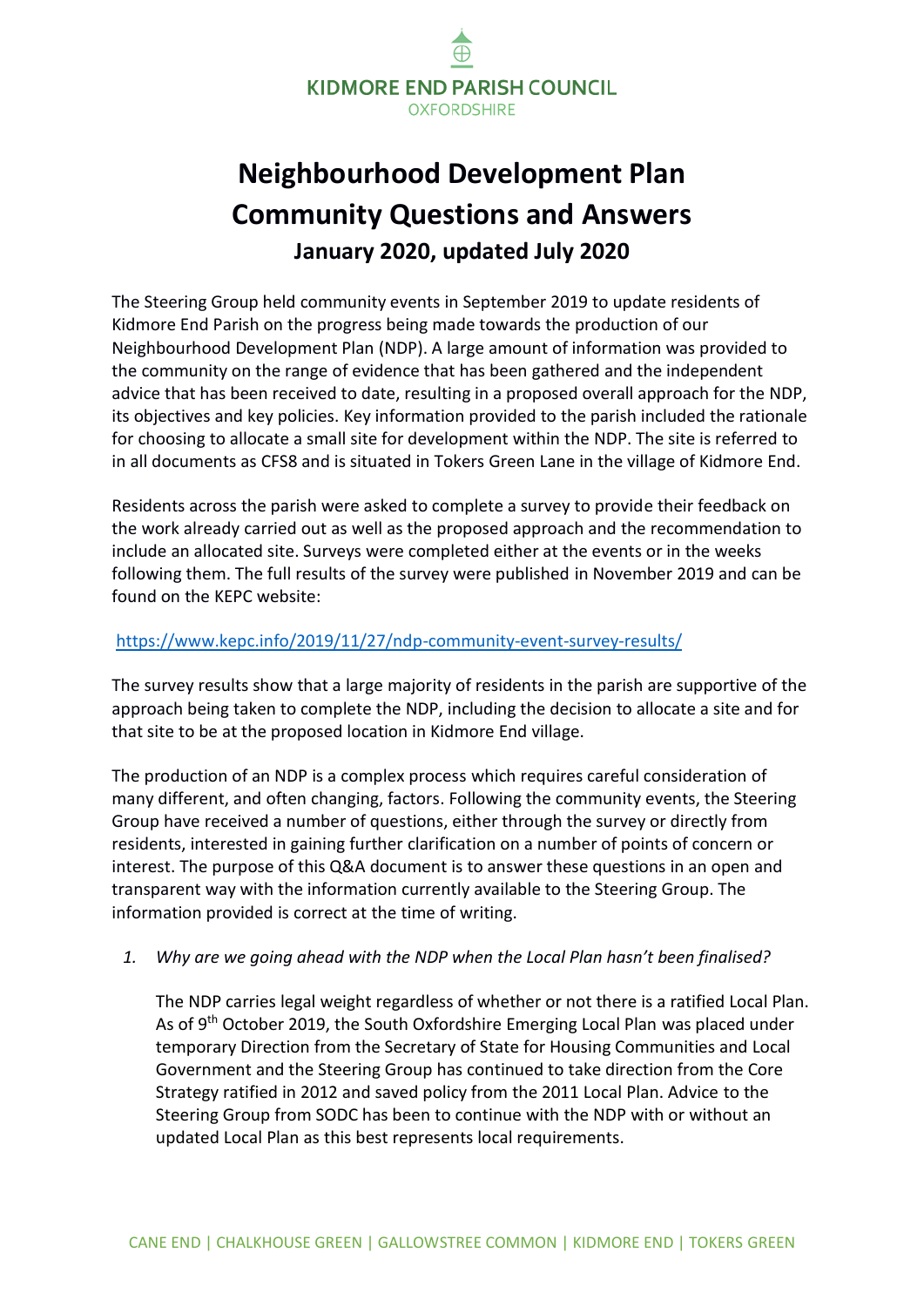

Updated July 2020: Recently, progress has been made with the Emerging Local Plan. The public hearing of the inspector's examination was held in the week of  $20<sup>th</sup>$  July 2020, with an expected decision date in the Autumn of 2020.

### *2. Why is the NDP focused solely on housing and not on traffic and transport etc?*

The NDP is a planning document and so its policies relate to issues most closely related to planning. Many transport issues such as highway maintenance and traffic controlling measures are the responsibility of the county council and outside the scope of neighbourhood planning. Inside the scope of the NDP are things such as ensuring sufficient parking for new developments and ensuring existing infrastructure is able to cope with any additional housing. The Steering Group are aware of concerns about road safety across the parish and are currently exploring the extent to which the NDP might be able to address these issues.

*3. Why is it necessary to allocate a site when our housing targets have reduced to zero?*

This is one of the most important decisions within the NDP and the Steering Group have considered this at length. Despite there not being a housing target for smaller villages currently, this could change. The results of the Household Survey in 2018 indicated an appetite across the parish for more housing, on small sites. This appetite for small, controlled growth was reiterated in comments provided in the September 2019 Community Survey.

The Steering Group have sought advice on the pros and cons of including an allocated site versus relying on organic growth to deliver the number and types of housing that would match our local requirements. For all the reasons outlined at the September 2019 Community Event, available to view in the event information document on the KEPC website, we believe we are in the best position to contest large scale speculative development and other unsuitable developments by taking a proactive and positive approach to allocation in line with the National Planning Policy Framework 2019 (NPPF). If the parish has a housing allocation within the NDP, the whole plan area is covered and protected by a 3 year land supply. This is important as the current delay with the finalisation and ratification of the SODC Local Plan increases the risk of speculative development interest across the district.

*4. Why has the one proposed site (CFS8) been deemed appropriate when it is within the AONB?*

Feedback from residents in the Household Survey 2018 indicated that there is a perceived need for more housing in the parish. One factor of great importance is that any development should be within a village rather than in the open countryside between villages.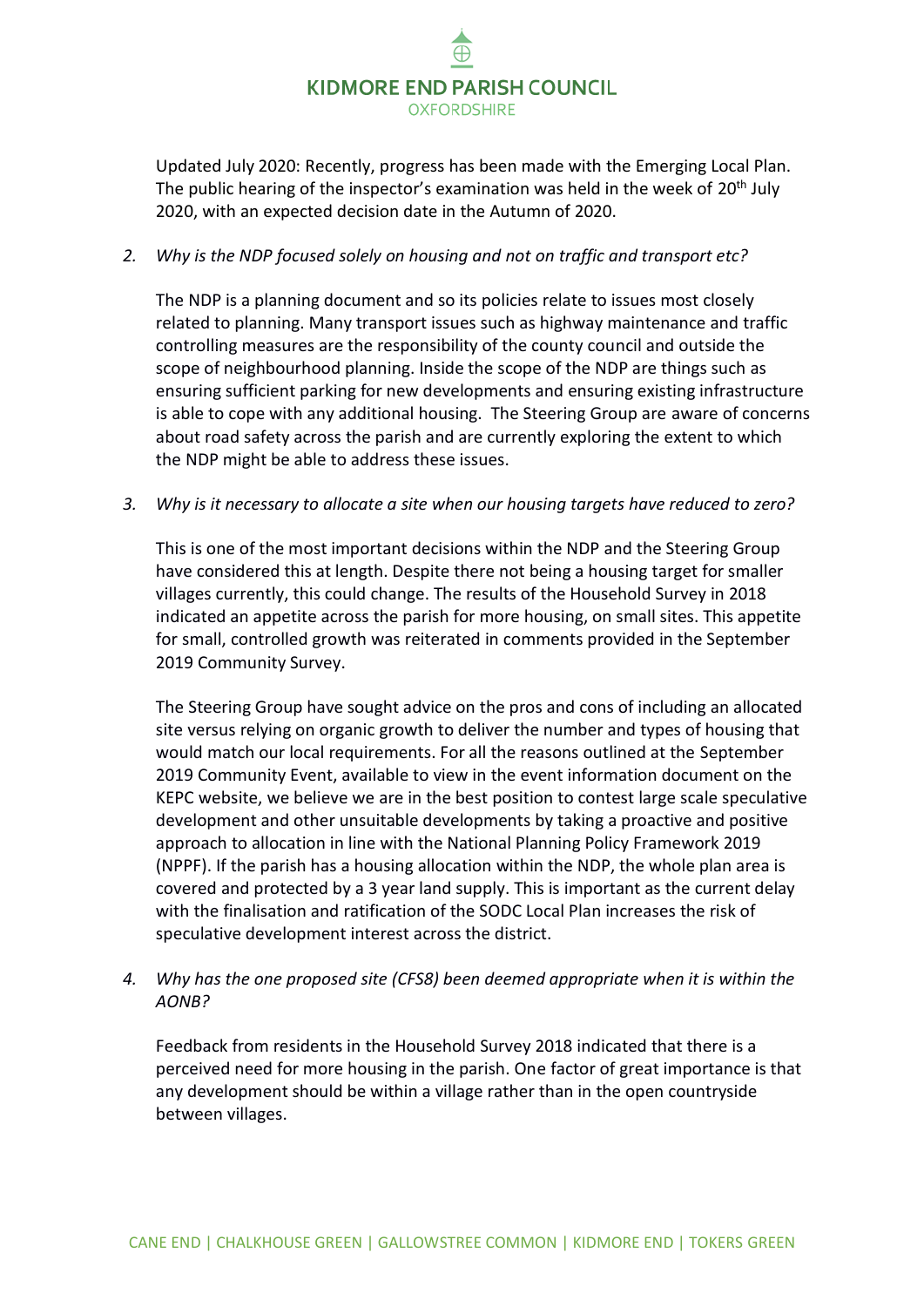

During the Call for Sites process, of the 21 sites reviewed by independent consultants, Aecom, only one was rated as 'green'. This is detailed in the Kidmore End Neighbourhood Plan Site Options and Assessment Report 2019.

### [https://www.kepc.info/wp-content/uploads/2020/02/Topic-Paper-Housing-Requirement-and-](https://www.kepc.info/wp-content/uploads/2020/02/Topic-Paper-Housing-Requirement-and-Allocation-updated-Jan-2020f.pdf)[Allocation-updated-Jan-2020f.pdf](https://www.kepc.info/wp-content/uploads/2020/02/Topic-Paper-Housing-Requirement-and-Allocation-updated-Jan-2020f.pdf)

The one 'green' site located in Kidmore End makes only a minimal extension of Kidmore End's hard edge to the countryside on one side of the road and sits well within the development on the other side of the road, thus not encroaching on the open countryside between villages.

The CFS8 site sits within the AONB, however, the site is relatively small and on the edge of farmland, leaving the majority of the field unaffected. Advice from the Countryside Officer and Conservation Officer was received as follows: '*There are no known constraints on this site which is a rotation grassland on a former arable field. The site does not appear to have any significant ecological constraints that would affect its allocation.'*

Whilst it is recognised that there are some compromises in this decision, overall the site is deemed appropriate for development and in line with the NDP's aim which is to allocate one site limited to  $3 - 4$  dwellings. Proactively allocating one small site helps protect us against further development on AONB land and the wider parish setting.

*5. Previously, development of land around the CFS8 site was rejected for development by Highways. What has changed?*

In 2004/5 a number of sites across the parish were considered as possible sites for affordable housing. The field where CFS8 is situated was a potential site. In the context of approximately 7 dwellings being developed and the speed limit at the time being 30 miles an hour, Highways deemed the site to be unsuitable.

In 2019, Highways provided comments on the CFS8 site in the context of potential provision for up to 5 dwellings. The speed limit on this stretch of road is now 20mph. Advice from Highways was for a Holding Objection, which means there is no fundamental outright objection and where, if improvements were demonstrated to address the issues raised, this would likely remove the objection. A full Highways assessment would take place as part of any planning application.

*6. Why can't alternative sites be proactively put forward by the community?*

The Call for Sites process stipulates that landowners should be invited to put forward available land if they would like it considered for development. The Steering Group is not able to suggest sites and can only request the assessment of sites put forward by or on behalf of landowners. Of the sites put forward by landowners in the parish, only one of those, CFS8, was rated as a 'green' site by Aecom as detailed in the Kidmore End Neighbourhood Plan Site Options and Assessment Report 2019.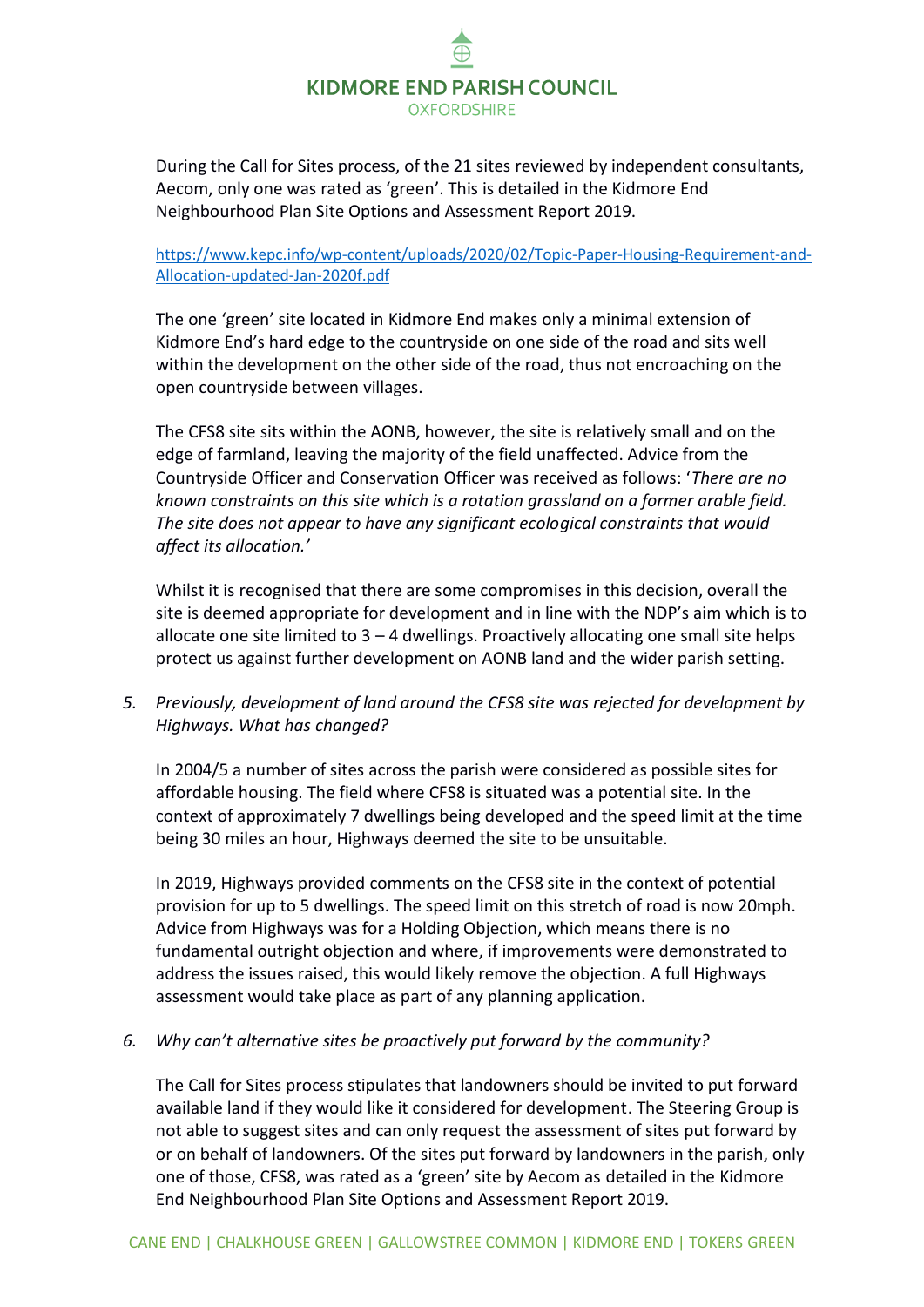

# *7. If neighbours object to building on an allocated site, how much weight do those objections carry?*

Any allocated site in an NDP still needs to obtain planning permission. Once the landowner submits a planning application, as with all planning applications, people are invited to provide comments on the proposal. Applications are determined in accordance with the Development Plan (in the case of SODC currently, saved policies from the local plan 2011 and the Core Strategy 2012 and any adopted Neighbourhood Plans) unless material considerations indicate otherwise.

Representations by members of the Parish to the Steering Group form part of our Consultation Process and will be considered throughout the NDP process (see Q18 added July 2020). Ultimately the whole Parish is invited to approve or reject the NDP by majority in a referendum.

*8. If a site is agreed for a specific type and number of houses, how do we safeguard against developers ignoring the brief?*

The NDP can stipulate the number and type of houses and developers are required to respect this unless there are compelling material considerations that justify deviating from the plan.

*9. How do we safeguard against sites being expanded over time?*

The greatest control we have over sites being extended over time is by keeping the NDP up to date to ensure that it remains valid and continues to carry legal weight.

*10. How supportive are SODC of our NDP objectives and policies?*

SODC have been very supportive of our process and we are working with them to ensure that our NDP best fits with the anticipated direction of the Emerging Local Plan. The support of SODC is important as it is the district council who will formally adopt the NDP after the independent examination and community referendum.

*11. To what extent can we be sure the NDP is respected and not at the mercy of appeals from developers?* 

Adopted NDPs form an important part of the criteria for assessing both planning applications and appeals. Having an NDP doesn't stop developers from appealing but with the NDP in place we stand a better chance of successfully countering those appeals.

*12. When is the NDP likely to be finalised?*

Creating an NDP is very complex and has been a two year project to date which has involved three community events, two community surveys and the commissioning of expert consultants to conduct landscape studies, advise on the Call for Sites process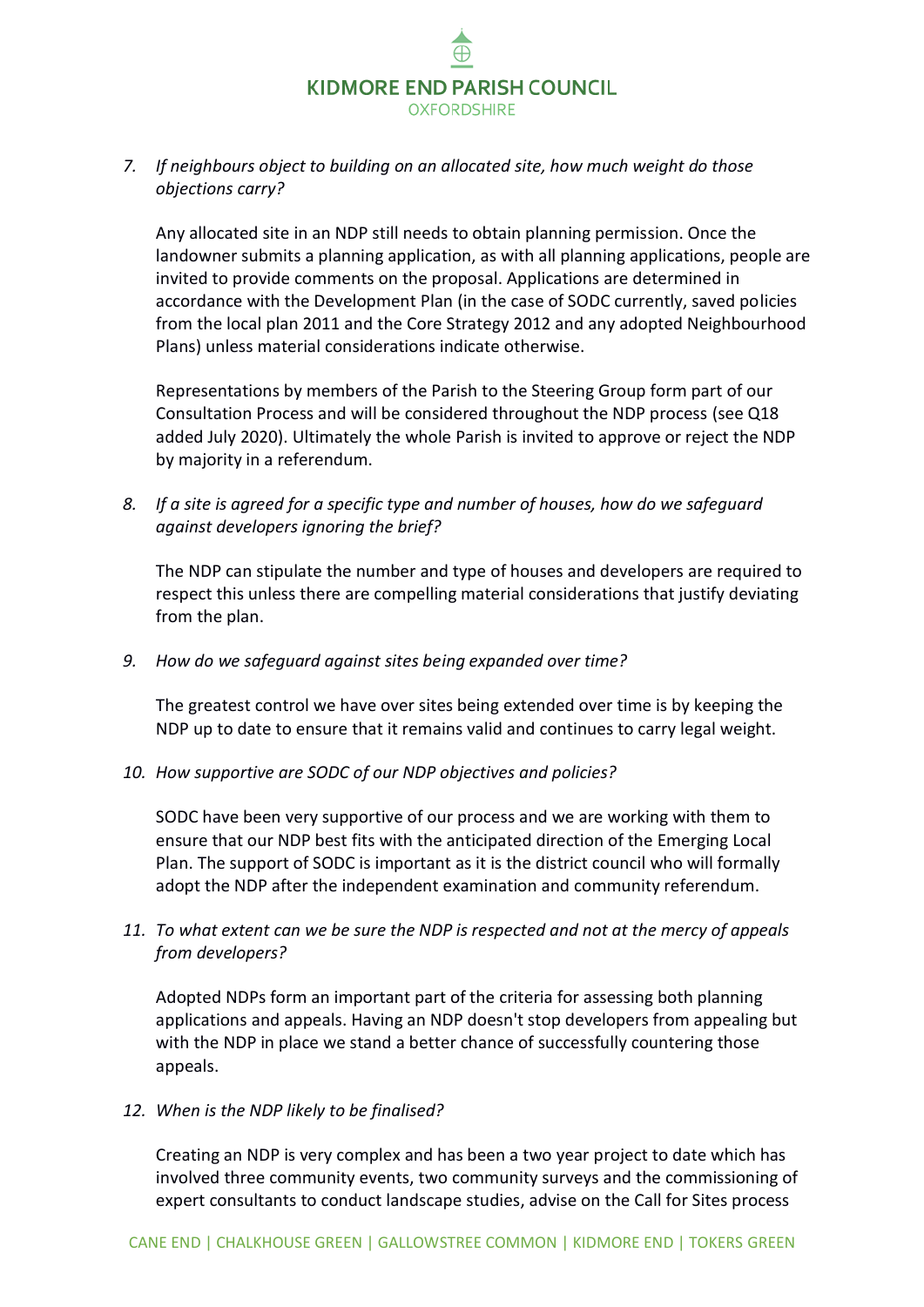# KIDMORE END PARISH COUNCIL **OXFORDSHIRE**

and gather other important evidence. The Steering Group has now gathered enough evidence to write the NDP policies which form the most important part of the NDP as these provide the local criteria for planning applications.

Updated July 2020: The draft policies have now been approved in principle by experts and the Steering Group are preparing the full draft of the main NDP. Once the complete document is drafted, the community will be asked to give feedback through the pre-submission consultation process (regulation 14) before it goes forward for independent examination. This is expected to take place in the Autumn of 2020 (see Q18). It is hard to predict a final date for final ratification, however, the Steering Group are aiming for it to be completed in 2021.

## *13. How do residents keep up to date?*

All of the NDP information is posted on the KEPC website (www.kepc.info/ndp). In line with the Terms of Reference of the Steering Group, NDP meetings are closed meetings and subject to appropriate declarations of interest and confidentiality obligations. Progress is reported at the Kidmore End Parish Council (KEPC) meetings which are public, and minutes from both the NDP Steering Group and the KEPC meetings are posted on the KEPC website. Information is also regularly provided in the Parish Newsletter and updates are posted on the KEPC Facebook page. Email updates are sent to residents who have agreed to receive parish emails. The recent community events were also publicised via posters in each of the villages and via the school and the pubs as well as on various local WhatsApp groups.

The Steering Group is committed to being open and transparent and each community event is used to facilitate two-way communication either through conversations or by means of a survey or questionnaire. The next community event is planned for the early part of 2020.

Anyone who wishes to participate more fully in the Steering Group is invited to volunteer by emailing Sue Biggs on [ndp@kepc.info.](mailto:ndp@kepc.info) Similarly, if you are not yet receiving parish emails and would like to, please contact Sue Biggs via email.

Additional Questions and Answers added in July 2020:

*14. Is the decision to include a site for housing development based on evidence drawn from an objectively assessed local need?*

The Housing Requirement and Allocation Paper explains the rationale.

*15. The draft Plan assumes that having a site for development of just 3-4 houses will prevent speculative development elsewhere in the Parish. What is the evidence of this strategy being successfully applied elsewhere in a small village in a rural setting?*

Paragraph 15.2 of the Housing Requirement and Allocation Paper concludes: "The allocation of a small site for 3-4 dwellings at Kidmore End village would help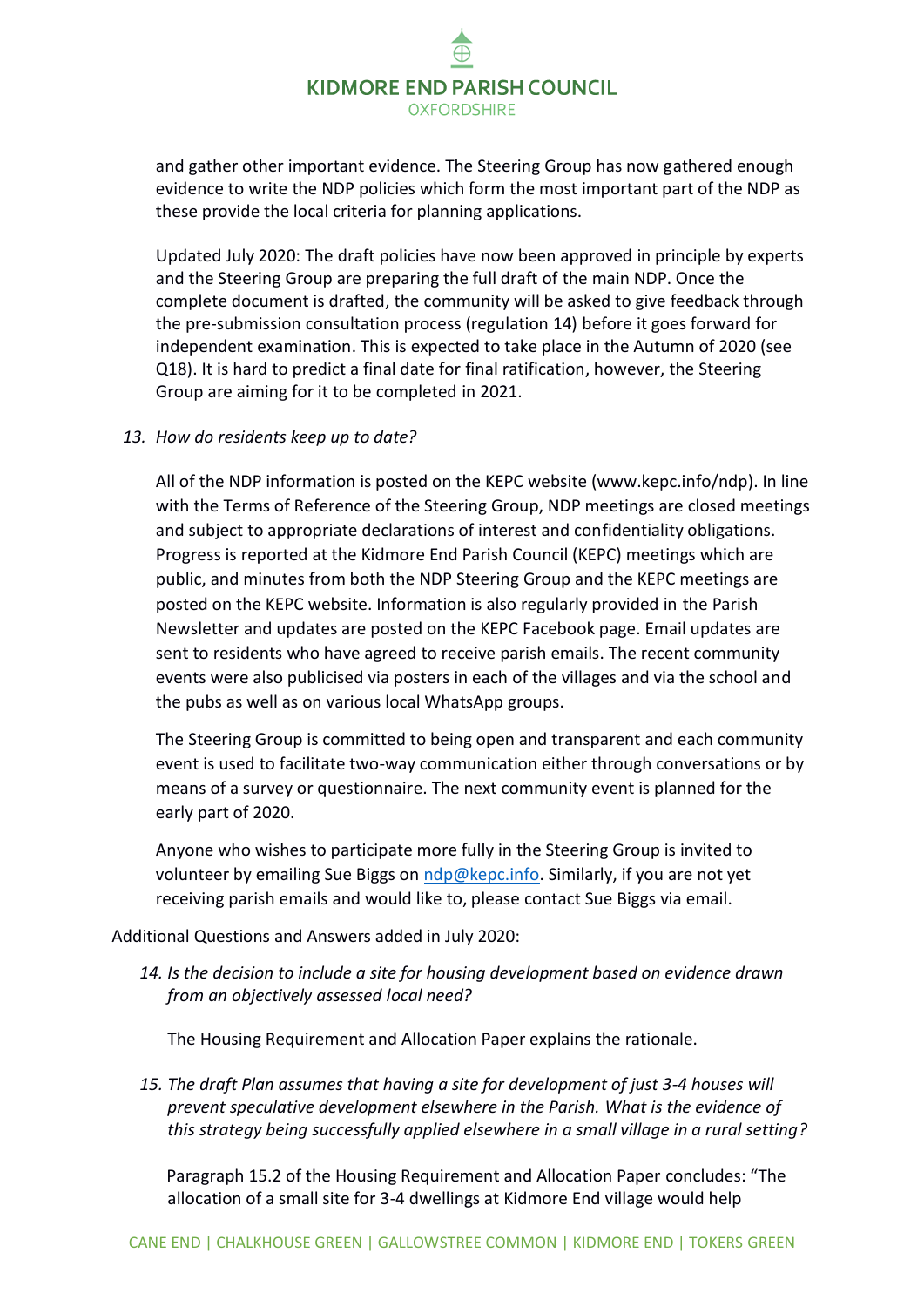# **KIDMORE END PARISH COUNCIL OXFORDSHIRE**

strengthen the NDP and demonstrate a positive approach to sustainable development in the NDP area as required by national and local policy. It would make a small contribution to the continued sustainability of the village and deliver a small contribution by the Parish's Neighbourhood Plan Area to SODC's overall housing needs. In doing so it would help towards achieving a plan led approach to development as required by national policy and provide better protection from speculative unplanned development in the neighbourhood plan area. This approach is based on National Planning Policy".

Paragraph 11 of the National Planning Policy Framework (NPPF) sets out that: Decisions should apply a presumption in favour of sustainable development. For decision-taking this means:

c) approving development proposals that accord with an up-to-date development plan without delay; or

d) where there are no relevant development plan policies, or the policies which are most important for determining the application are out-of-date, granting permission unless:

i. the application of policies in this Framework that protect areas or assets of particular importance provides a clear reason for refusing the development proposed; or

ii. any adverse impacts of doing so would significantly and demonstrably outweigh the benefits, when assessed against the policies in this Framework taken as a whole.

Paragraph 14 sets out that in situations where the presumption (at paragraph 11d) applies to applications involving the provision of housing, the adverse impact of allowing development that conflicts with the neighbourhood plan is likely to significantly and demonstrably outweigh the benefits, provided all of the following apply:

a) the neighbourhood plan became part of the development plan two years or less before the date on which the decision is made;

b) the neighbourhood plan contains policies and allocations to meet its identified housing requirement;

c) the local planning authority has at least a three year supply of deliverable housing sites (against its five year housing supply requirement, including the appropriate buffer as set out in paragraph 73); and

d) the local planning authority's housing delivery was at least 45% of that required9 over the previous three years.

# 16. *Why, according to Aecom, are sites CFS4, CFS8 and CFS10 considered to be favourably located in terms of community facilities?*

Aecom used their pro-forma and methodology as set out in the Aecom Site Assessment report. Aecom is an independent firm recommended and approved by Locality. Locality provides support to neighbourhood planning groups on behalf of the Ministry for Housing, Communities and Local Government.